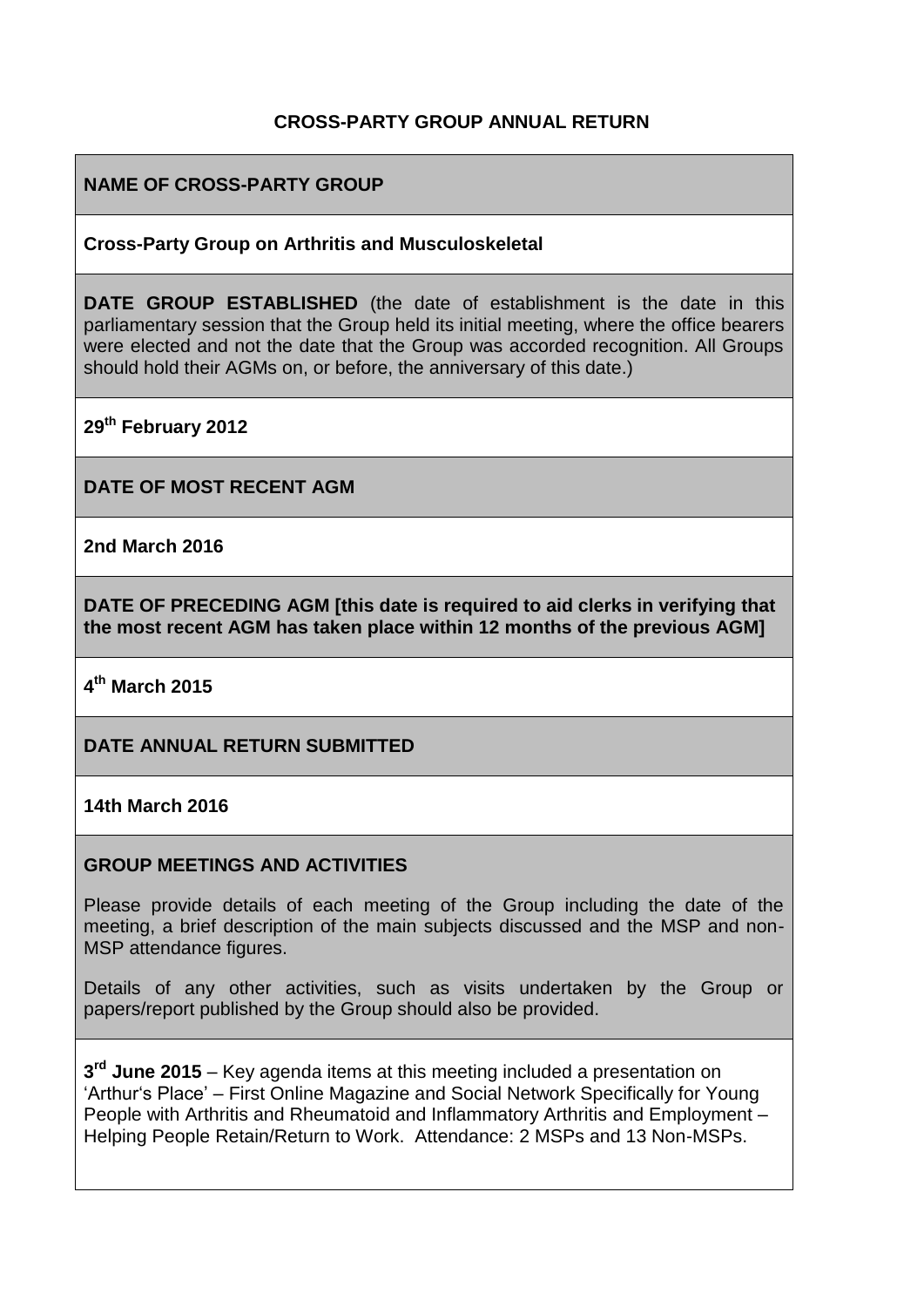**30th September 2015** – Key agenda items at the meeting included a presentation on Addressing the Problem of Sedentary Behaviour in Older People and Allied Health Professional Delivering 'One-Stop' Foot Rheumatology Clinics. Attendance: 3 MSPS and 16 Non-MSPs.

**25th November 2015** – Key agenda items at the meeting included a presentation on Recent Research on the Biology of the Brain which may offer a better understanding of RA Fatigue and Dr McKay gave an account of the Scottish Rheumatology Ultrasound Group. Attendance: 3 MSPs and 12 Non-MSPs.

**2 nd March 2016** – Key agenda items at the meeting included a presentation on Depression and Anxiety in early RA and Access for people with Chronic Pain to Complementary Alternative Medicine Treatment and Therapies recommended by SIGN Guidelines and the State of Play in Scottish Rheumatology. Attendance: 2 MSPs and 22 non-MSPs.

## **MSP MEMBERS OF THE GROUP**

Please provide names and party designation of all MSP members of the Group.

Margaret McCulloch MSP (Labour),

Nanette Milne MSP (Conservative),

Margaret McDougall MSP (Labour),

Anne McTaggart MSP (Labour),

Jim Eadie MSP (SNP),

Jim Hume MSP (Liberal Democrat),

Alison Johnstone MSP (Green).

#### **NON-MSP MEMBERS OF THE GROUP**

For organisational members please provide only the name of the organisation, it is not necessary to provide the name(s) of individuals who may represent the organisation at meetings of the Group.

| <b>Individuals</b> | Sheila MacLeod - secretary |
|--------------------|----------------------------|
|                    | Karen Allan                |
|                    | <b>Phil Atkinson</b>       |
|                    | <b>Matt Barclay</b>        |
|                    | Elizabeth Blackadder       |
|                    | Maggie Brooks-Carter       |
|                    | Sharon Campbell            |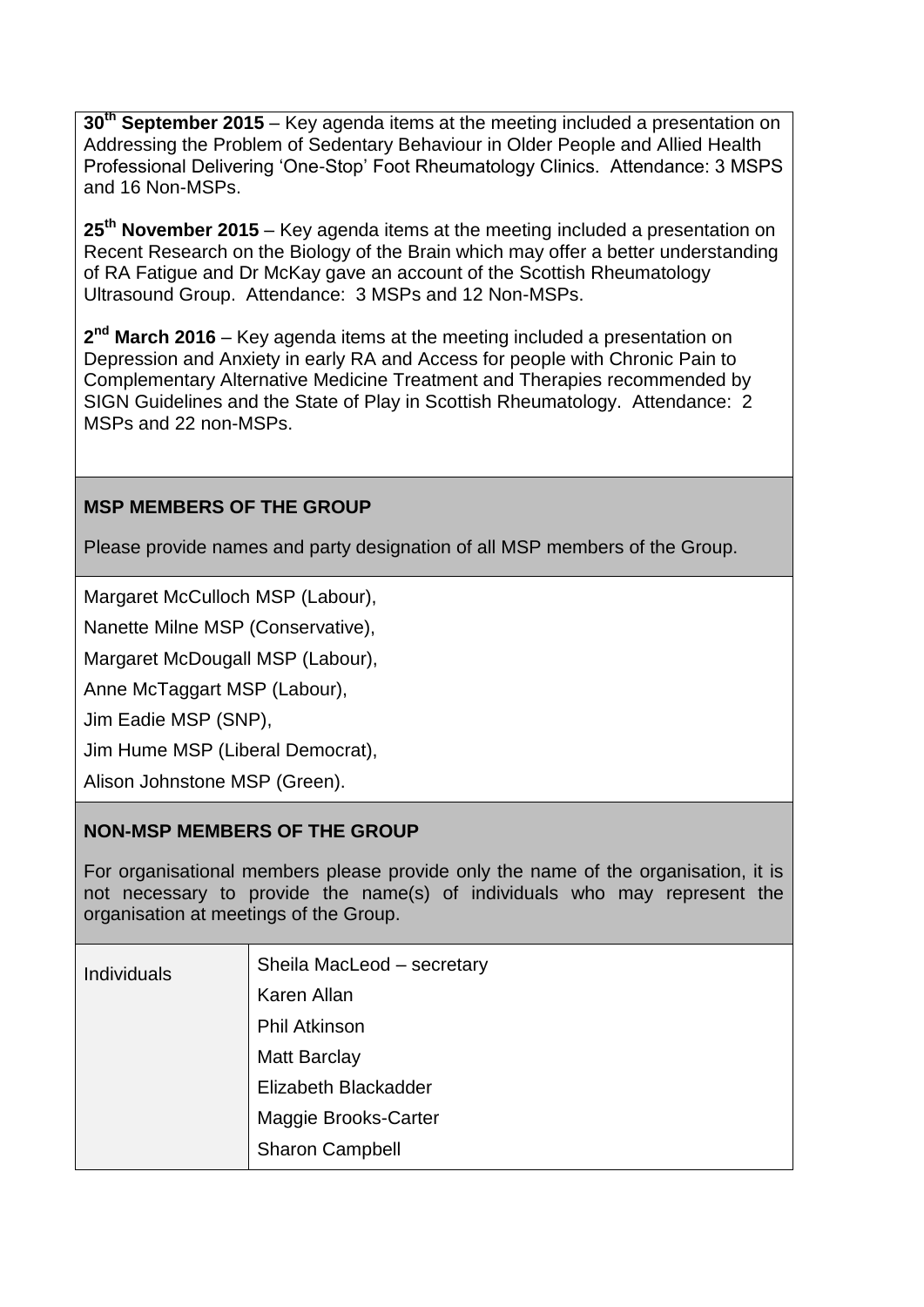|               | Debbie Cook                             |
|---------------|-----------------------------------------|
|               | Diane Crake                             |
|               | Alison Culpan                           |
|               | Joyce Davidson                          |
|               | Margaret Duncan                         |
|               | Jane Gibson                             |
|               | Amy Hefford                             |
|               | <b>Jamie Hewitt</b>                     |
|               | <b>Colin Howie</b>                      |
|               | John Hunter                             |
|               | Janice Johnson                          |
|               | Joan Kerr                               |
|               | <b>Catherine Lees</b>                   |
|               | Kenryck Lloyds-Jones                    |
|               | Irene Logan                             |
|               | Iain Macdonald                          |
|               | Margaret-Mary Gordon                    |
|               | <b>Steve McBride</b>                    |
|               | <b>Grainne Morrison</b>                 |
|               | <b>Charlie Millar</b>                   |
|               | Federico Moscogiuri                     |
|               | <b>Elizabeth Murphy</b>                 |
|               | <b>Anne Murray</b>                      |
|               | <b>Michael New</b>                      |
|               | Paulo Quadros                           |
|               | David Reid                              |
|               | <b>Catherine Stihler</b>                |
|               | <b>Jim Walker</b>                       |
|               | Sally Hughes.                           |
| Organisations | Abbott                                  |
|               | <b>Arthritis Care</b>                   |
|               | <b>Arthritis Care Scotland</b>          |
|               | <b>ARMA Scotland</b>                    |
|               | <b>British Society for Rheumatology</b> |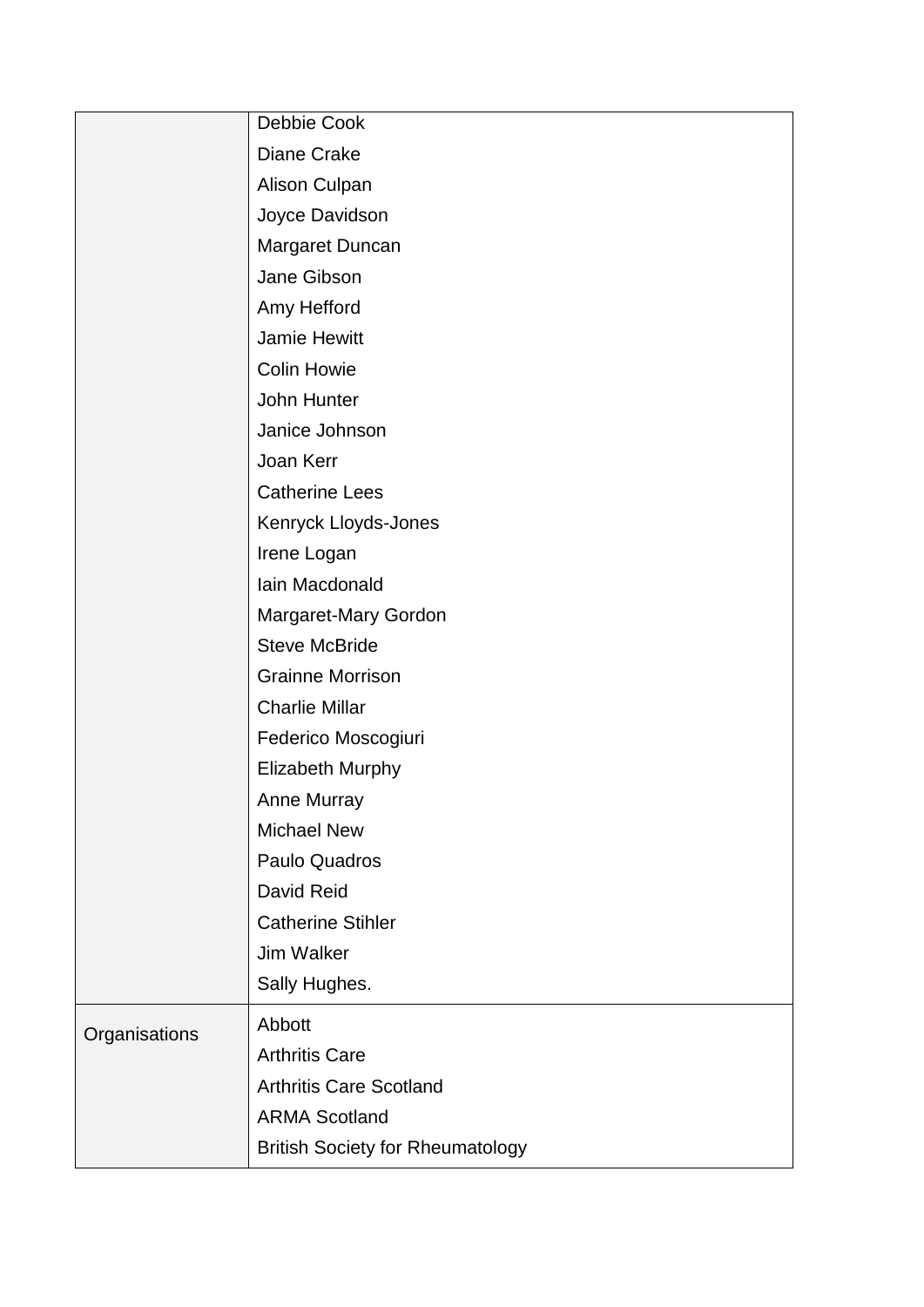| <b>Brittle Bone Society</b>                              |
|----------------------------------------------------------|
| <b>Community Pharmacy Scotland</b>                       |
| Edmesh                                                   |
| Fibromyalgia Friends Scotland                            |
| <b>Framework for Adult Rehabilitation</b>                |
| Intlife                                                  |
| Merck Sharp & Dohme                                      |
| Moray Health and Social Care Partnership                 |
| National Ankylospodylitis Society                        |
| <b>National Osteoporosis Society</b>                     |
| <b>National Rheumatology Arthritis Society</b>           |
| NHS Ayrshire and Arran                                   |
| <b>NHS Forth Valley</b>                                  |
| NHS Greater Clyde and Glasgow                            |
| <b>NHS Lanarkshire</b>                                   |
| <b>NHS Lothian</b>                                       |
| <b>NHS Tayside</b>                                       |
| Pain Concern                                             |
| Pfizer                                                   |
| Polymyalgia Rheumatics and Giant Cell Arteritis Scotland |
| <b>Psoriasis Scotland Arthritis Link Volunteers</b>      |
| Royal College of Nursing                                 |
| Scottish Network for Arthritis in Children               |
| Scottish Paediatric and Adolescent Rheumatology Network  |
| <b>Scottish Rheumatology Society</b>                     |
| <b>UBC Pharma Ltd</b>                                    |
|                                                          |

# **GROUP OFFICE BEARERS**

Please provide names for all office bearers. The minimum requirement is that two of the office bearers are MSPs and one of these is Convener – beyond this it is a matter for the Group to decide upon the office bearers it wishes to have. It is permissible to have more than one individual elected to each office, for example, coconveners or multiple deputy conveners.

Convener **Margaret McCulloch MSP**